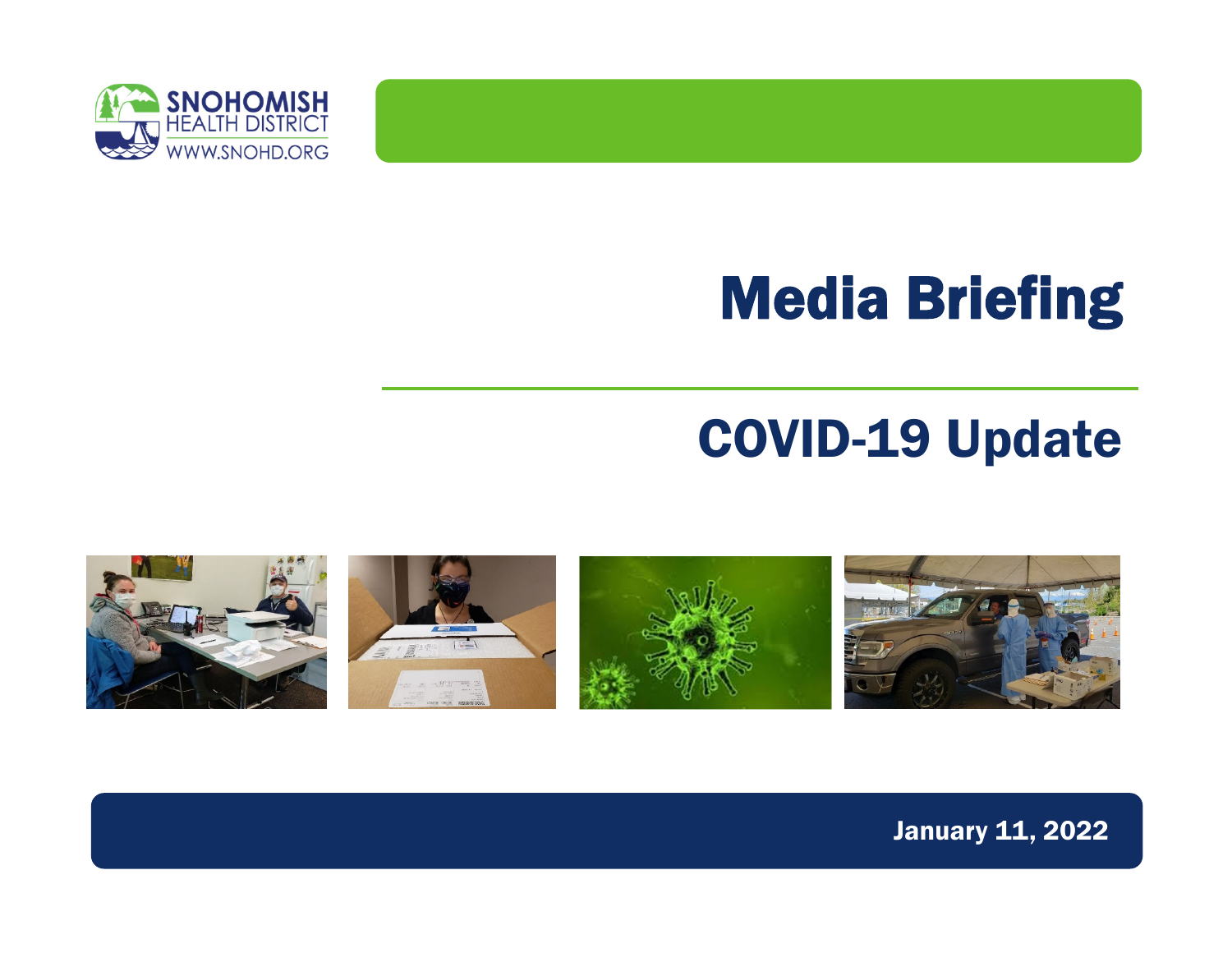### COVID-19 Weekly Case Counts

**Snohomish County COVID-19 Cases by Onset Date**

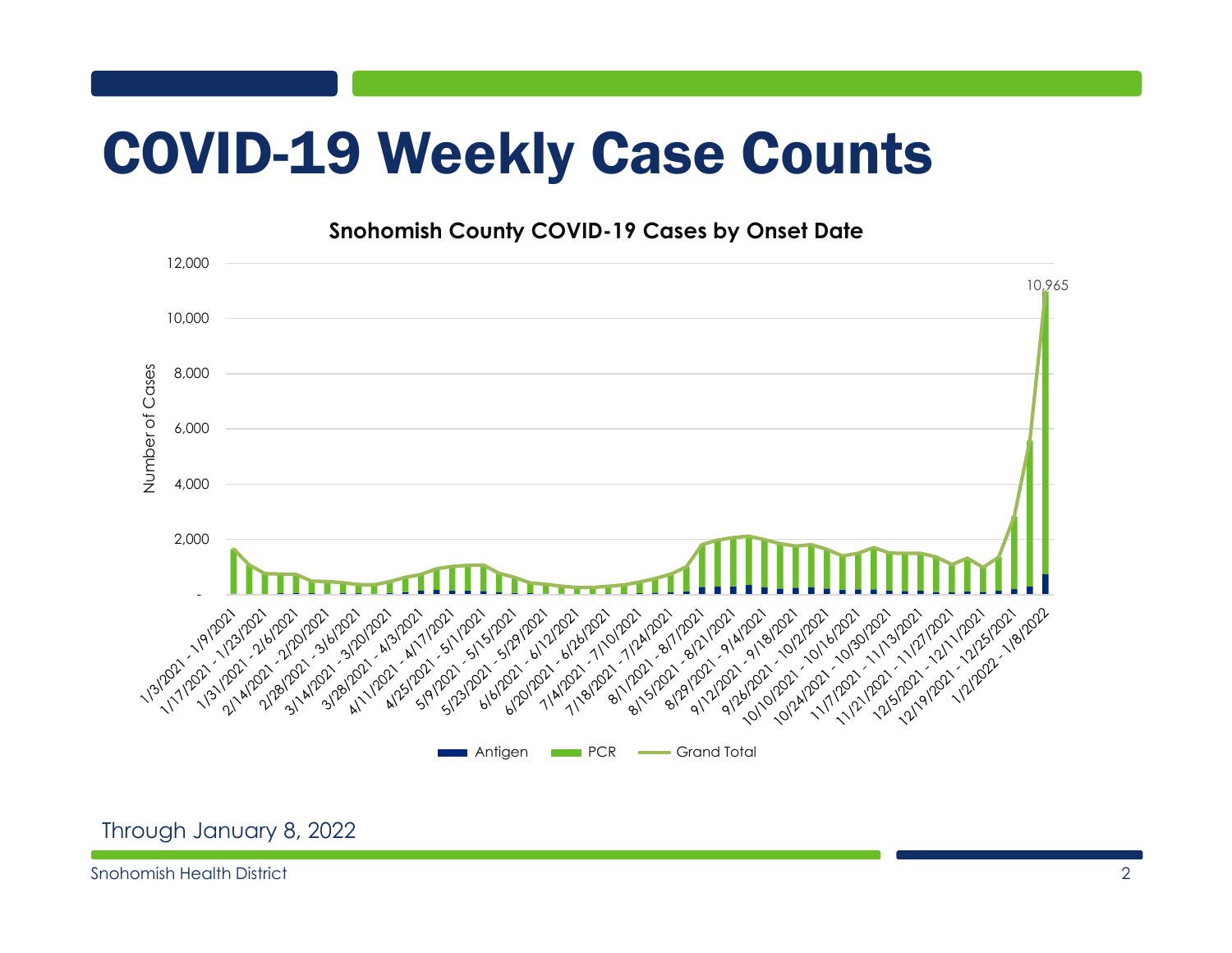### COVID-19 Rolling 2-week Case Rate

#### **Snohomish County COVID-19 Case Rates per 100,000 for 2-week Rolling Periods by Symptom Onset Date**



Through January 8, 2022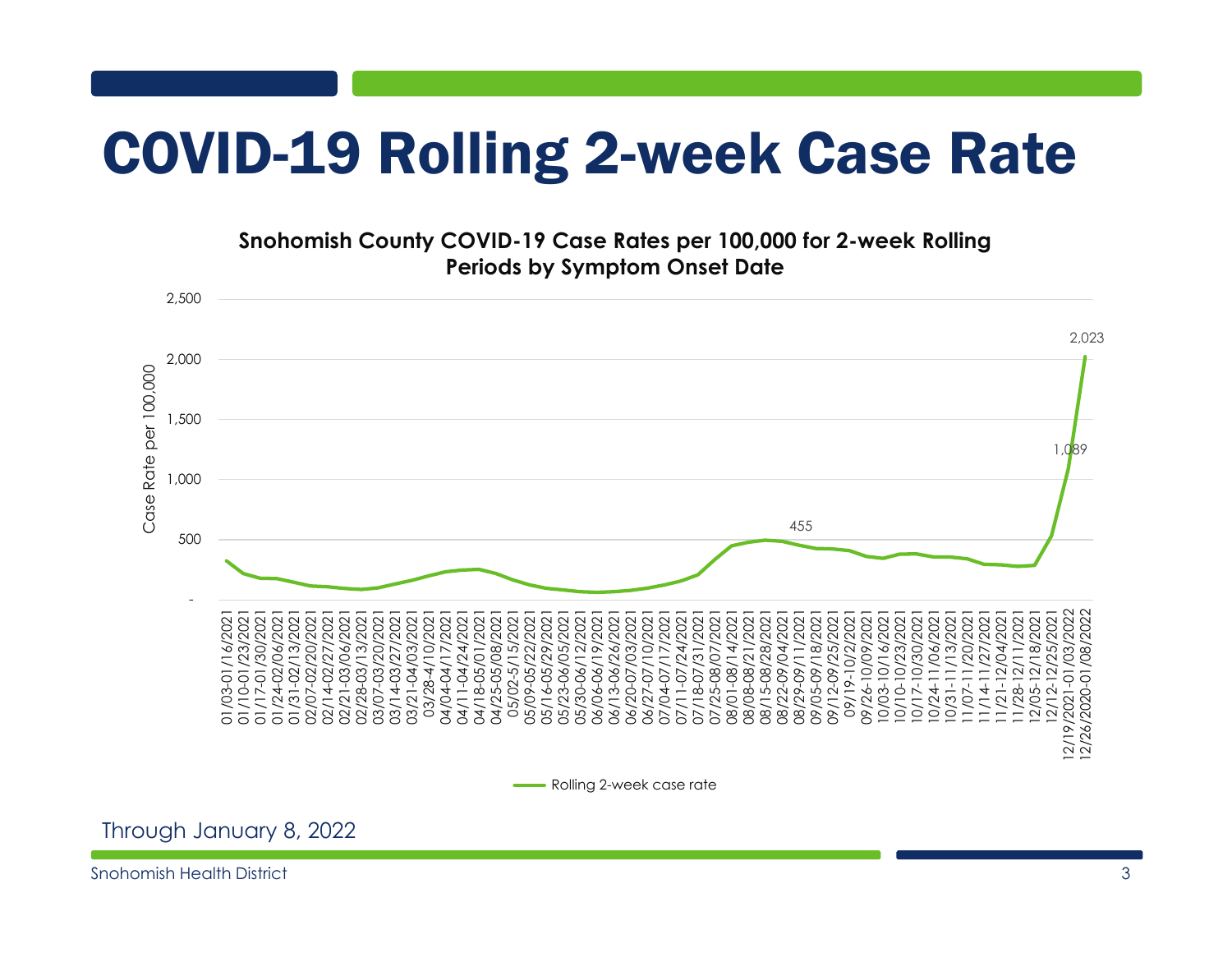#### COVID-19 Case Counts by Age Group

| <b>Age Group</b>   | <b>Reported Cases</b> |
|--------------------|-----------------------|
| $0 - 14$           | 1918                  |
| $\overline{15-19}$ | 1065                  |
| $\overline{20-29}$ | 2239                  |
| $30 - 39$          | 2383                  |
| 40-49              | 1814                  |
| 50-59              | 1366                  |
| 60-69              | 761                   |
| 70-79              | 287                   |
| $80 +$             | 158                   |
|                    |                       |
| <b>Grand Total</b> | 11991                 |

December 1, 2021, through January 3, 2022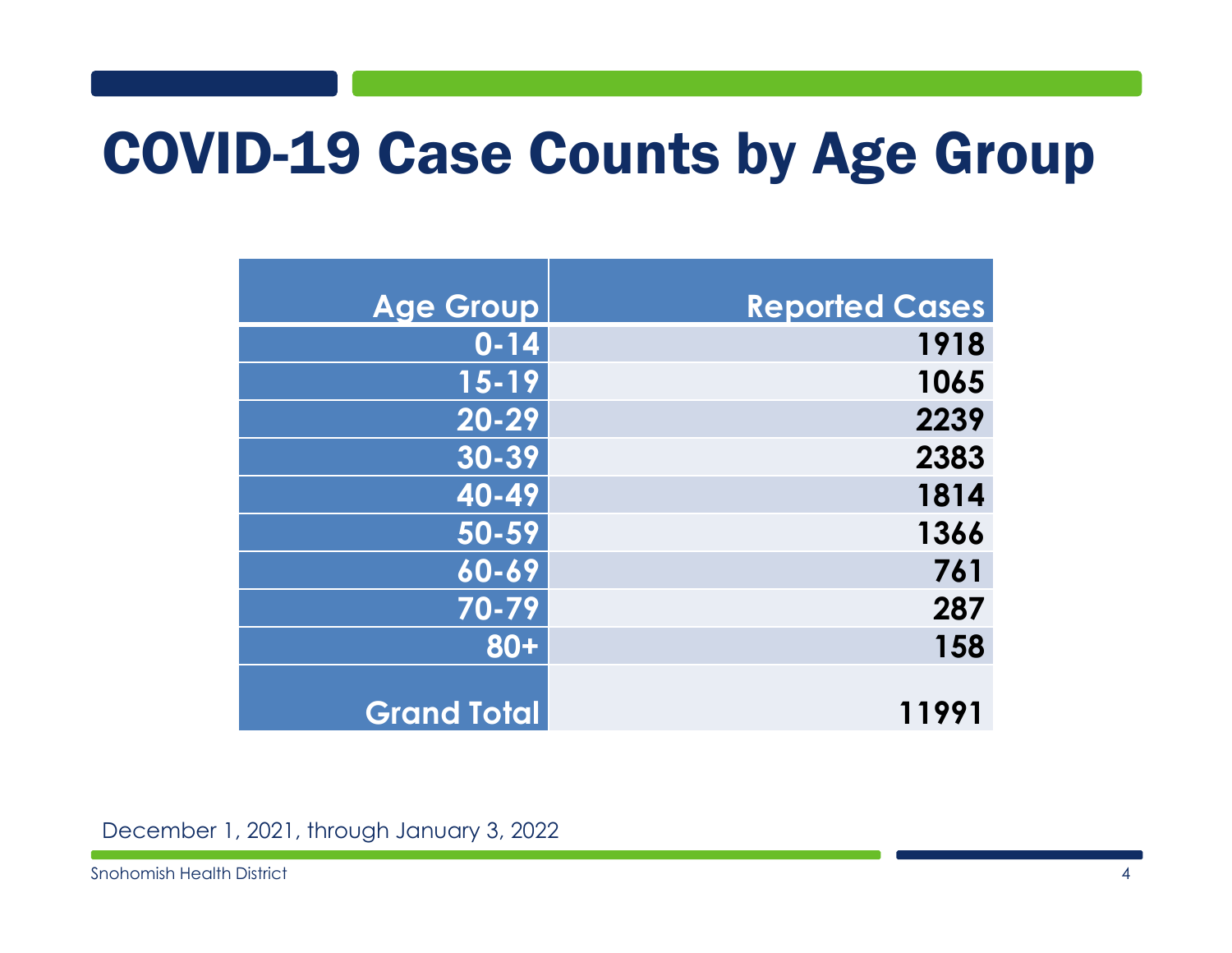# COVID-19 Hospital Census Snohomish County Facilities



ICU occupancy: 95%, total occupancy: 97% *Source: WA Department of Health*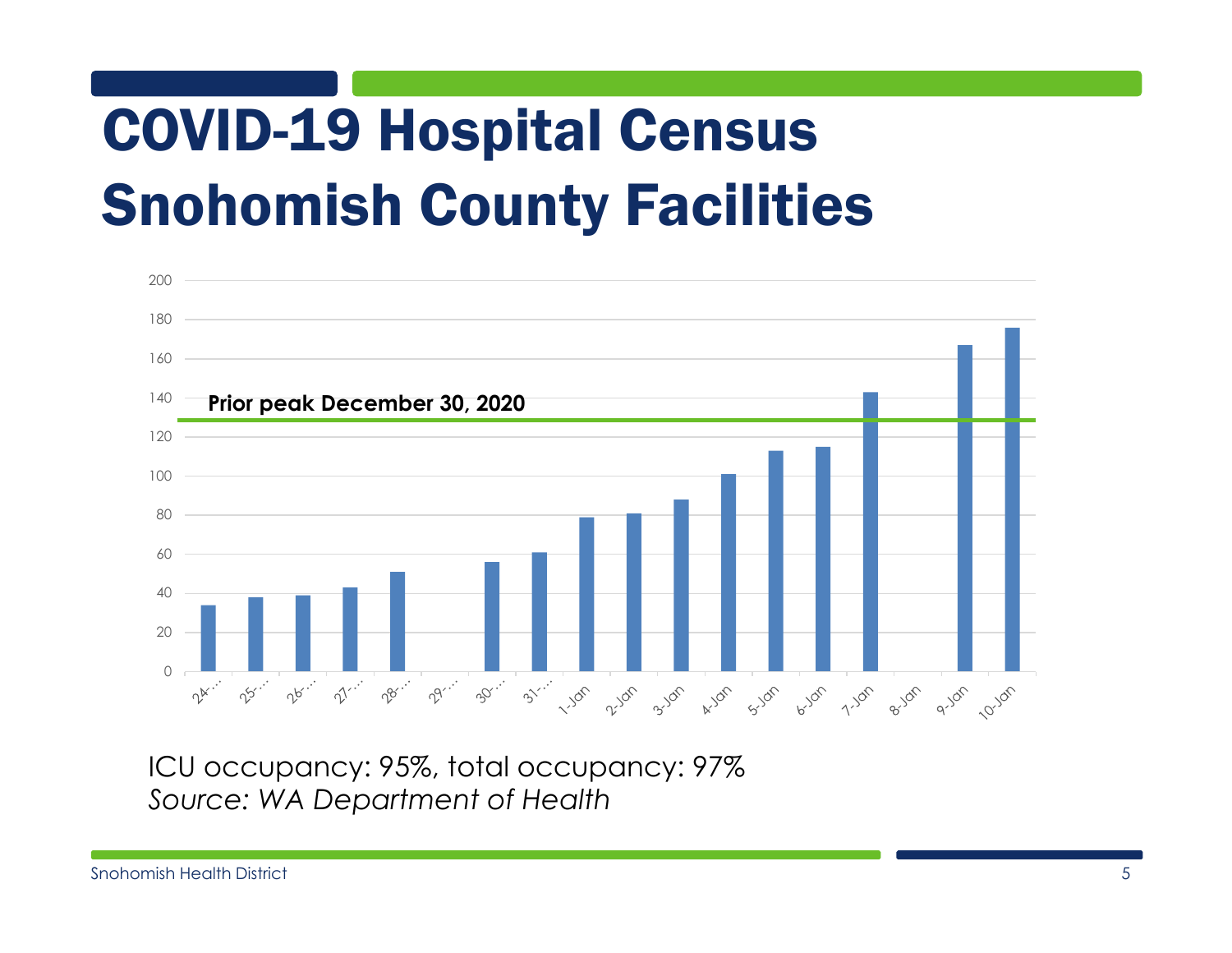## COVID Infection Projections (WA)



Source: Institute for Health Metrics and Evaluation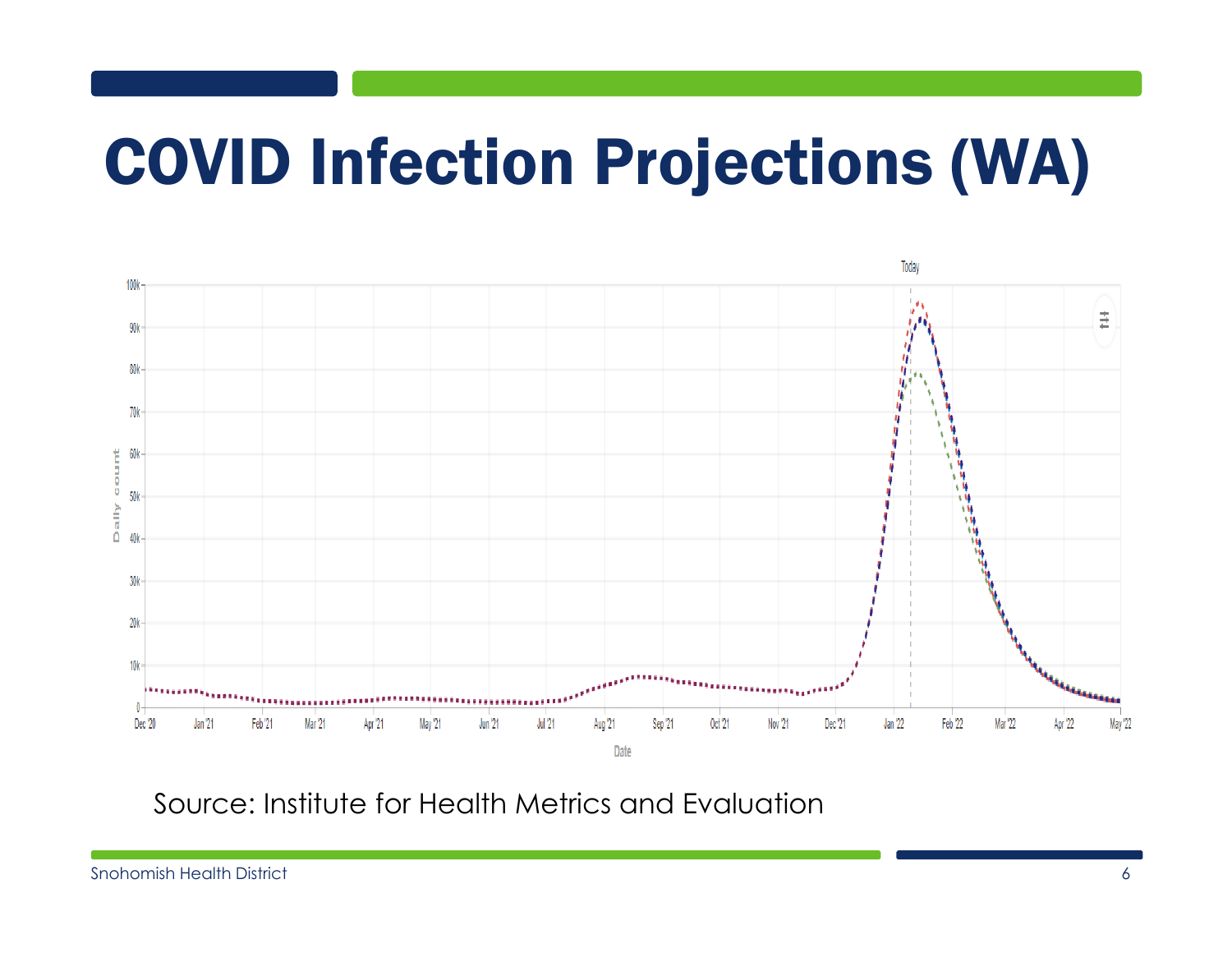# COVID Hospitalization Projections (WA)



*Source: Institute for Health Metrics and Evaluation*